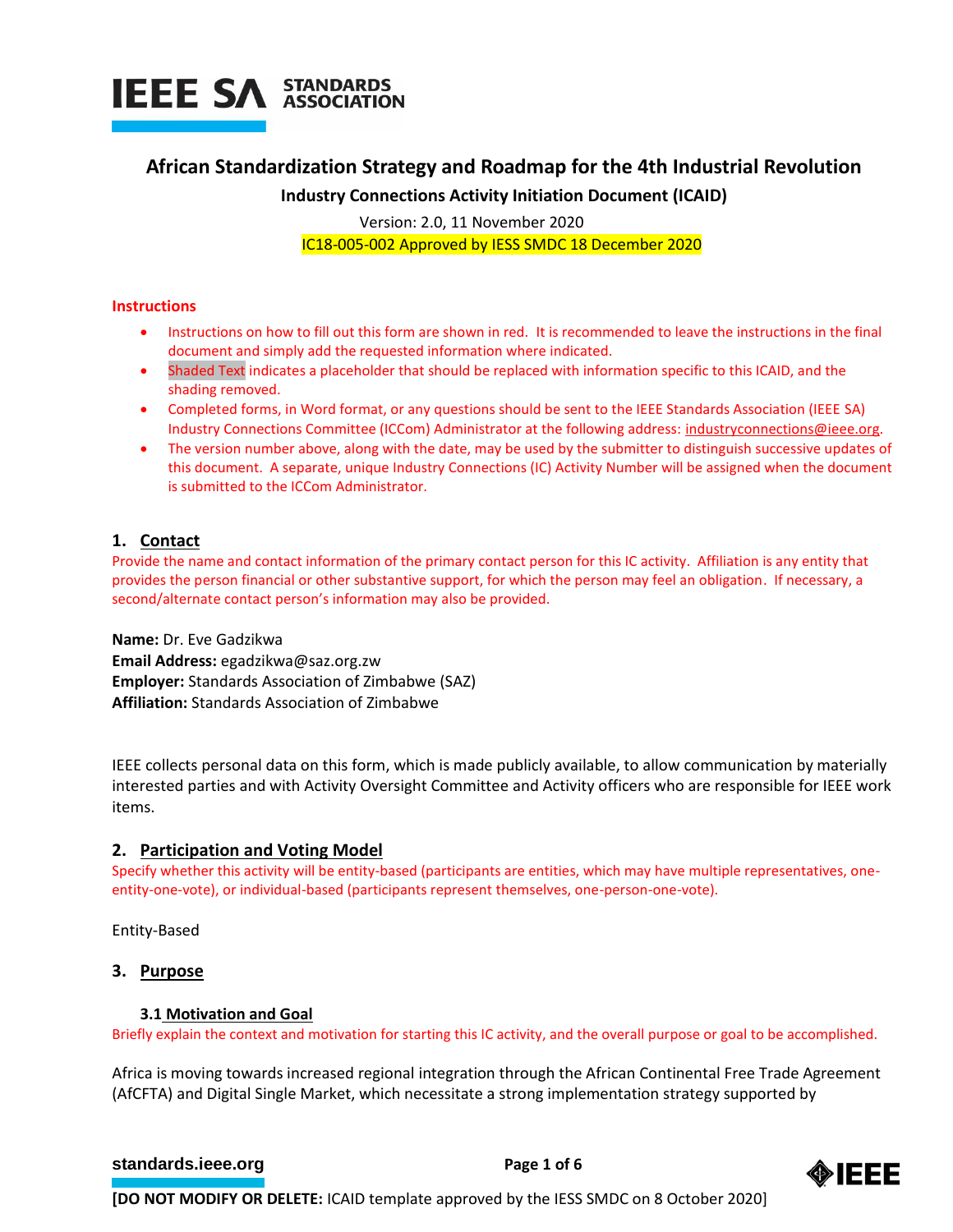# **IEEE SA STANDARDS**

interoperable technology. This is enabled by standards and related activities, such as certification. This also highlights the need for a robust strategy to understand the implications of current and future technologies and the benefits standards bring to society at large, including in achieving the Sustainable Development Goals (SDGs) in the social, economic, and environmental spheres. Africa as a continent has recognized the importance of standards and the broader need for quality infrastructure. Given the size and diversity of Africa, and in particular the multiplicity of approaches utilized by different players and stakeholders, a more focused and coordinated approach is required to bring the various stakeholders together to identify the priorities and short- and longterm plans, and to create concrete and actionable plans to achieve those priorities.

The African Union's Agenda 2063 outlines Africa's Seven Aspirations, and our strategy and roadmap will directly contribute to several of the aspirations:

- A prosperous Africa, based on inclusive growth and sustainable development
- An integrated continent, politically united, based on the ideals of Pan Africanism and the vision of Africa's Renaissance
- An Africa of good governance, democracy, respect for human rights, justice and the rule of law
- A Peaceful and Secure Africa
- Africa with a strong cultural identity, common heritage, values and ethics
- An Africa whose development is people driven, relying on the potential offered by people, especially its women and youth and caring for children
- An Africa as a strong, united, resilient and influential global player and partner

The Africa Standardization Strategy and Roadmap for the 4th Industrial Revolution will provide a prioritization and very specific implementation plan focusing on standardization aspects and related training needs to help deliver the broader objectives set out by the Agenda 2063. It brings institutions to engage and provide inputs into a shared vision that enables deployment of future platforms in a more seamless manner.

This proposal is an outcome of the ARSO-IEEE Standards Summit held on 2 October 2018 in Kigali, Rwanda, and the African Standardisation Organisation (ARSO), the African Telecommunications Union (ATU), and Smart Africa have agreed on the need for this strategy and roadmap. These organizations will take the initial lead and seek participation from other key continental institutions to develop the strategy and roadmap under the aegis of the IEEE Industry Connections program, which provides a platform for government institutions, researchers, companies, and regulators, as well as specific experts, to come together to develop this specific plan for Africa. Coordination with the broader IEEE community across the continent, through the IEEE Africa Council, is another resource.

Through this coordination program among stakeholders, we aim to facilitate standardization structures and related capacity building activities to address issues around markets adopting technologies and the severe shortage of resources in this space. Through a coordinated action, more ground can be covered

# **3.2 Related Work**

Provide a brief comparison of this activity to existing, related efforts or standards of which you are aware (industry associations, consortia, standardization activities, etc.).

Some key elements of the strategy will cover topics relating to standardization, conformity assessment, and capacity building for standardization that will address Africa's yet unmet demand for energy, communications, and technology services. It will include energy availability that is the foundation for the next step, as well as the

# **[standards.ieee.org](http://standards.ieee.org/) EXECUTE: Page 2 of 6**

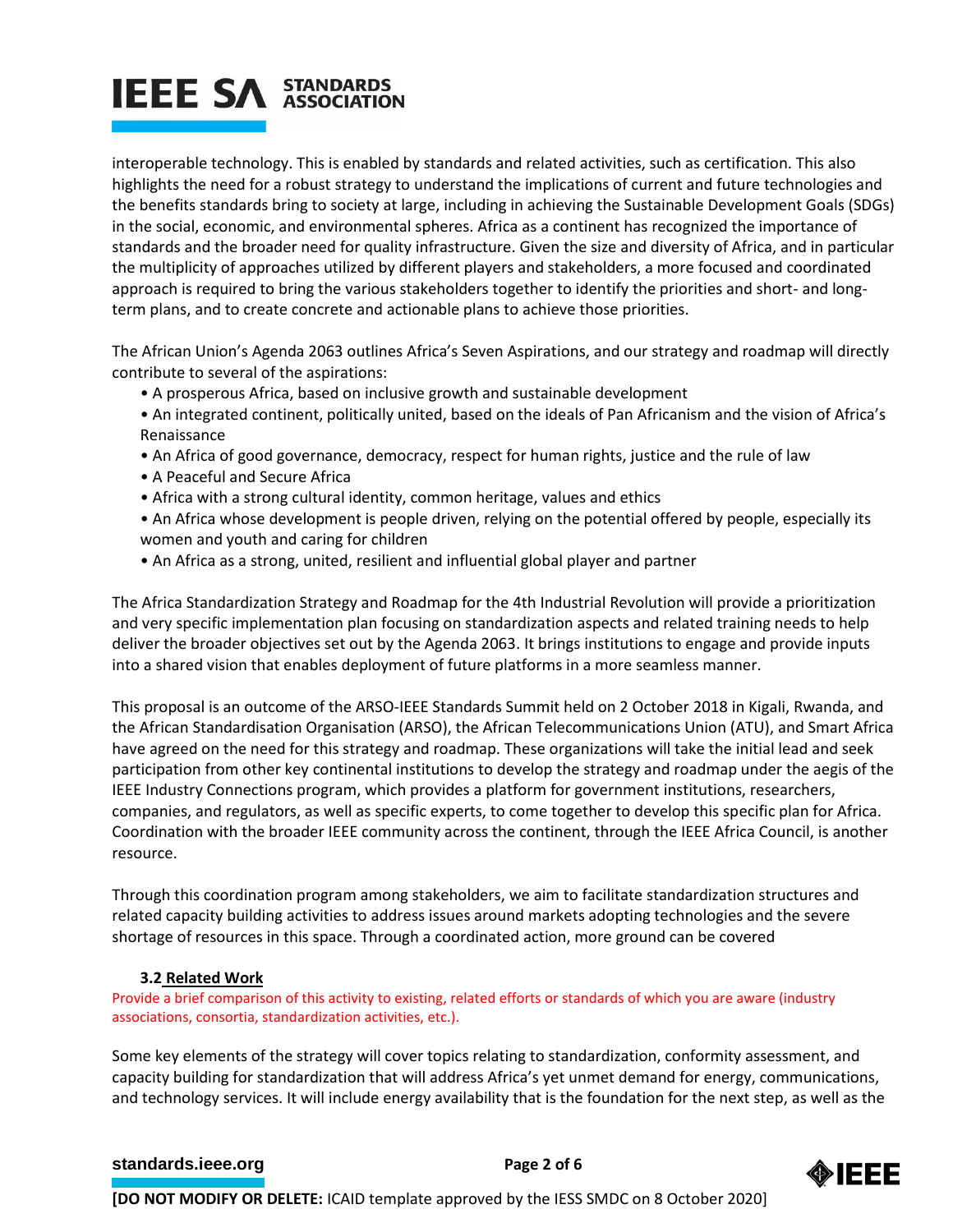

new and emerging technology areas that are relevant to the developmental needs and aspirations of the continent (e.g. renewable energy and other sustainable options).

# **3.3 Previously Published Material**

Provide a list of any known previously published material intended for inclusion in the proposed deliverables of this activity.

Reference materials include: Programme for Infrastructure Development in Africa (PIDA); Accelerated Industrial Development of Africa; ARSO Strategic Plan 2017-2022; A4IR Landscape Study Etc.

# **3.4 Potential Markets Served**

Indicate the main beneficiaries of this work, and what the potential impact might be.

The standardization and technology communities, including related policy communities, in Africa will benefit from this strategy and roadmap. These documents aim to enable the community to address the needs and challenges in a more coordinated and efficient manner.

# **3.5 How will the activity benefit the IEEE?**

This activity is being undertaken in collaboration with various leading standardization and technology innovation institutions that are looking to advance technology development in Africa. IEEE being a global organization in the ICT and energy standardization space, and with a significant African presence, is a suitable partner for collaborating on the standardization strategy. IEEE expects future collaboration and coordination on relevant standardization areas, future engagement for local IEEE communities to be able to contribute to and connect with related capacity-building efforts, in line with IEEE's broader mission of advancing technology for humanity. The IEEE Africa Council is also supporting this activity.

# **4. Estimated Timeframe**

Indicate approximately how long you expect this activity to operate to achieve its proposed results (e.g., time to completion of all deliverables).

# **Expected Completion Date:** 12/2022

IC activities are chartered for two years at a time. Activities are eligible for extension upon request and review by ICCom and the responsible committee of the IEEE SA Board of Governors. Should an extension be required, please notify the ICCom Administrator prior to the two-year mark.

# **5. Proposed Deliverables**

Outline the anticipated deliverables and output from this IC activity, such as documents (e.g., white papers, reports), proposals for standards, conferences and workshops, databases, computer code, etc., and indicate the expected timeframe for each.

- A strategy and roadmap document.
- Implementation plan.

# **[standards.ieee.org](http://standards.ieee.org/)**<br> **Page 3 of 6**

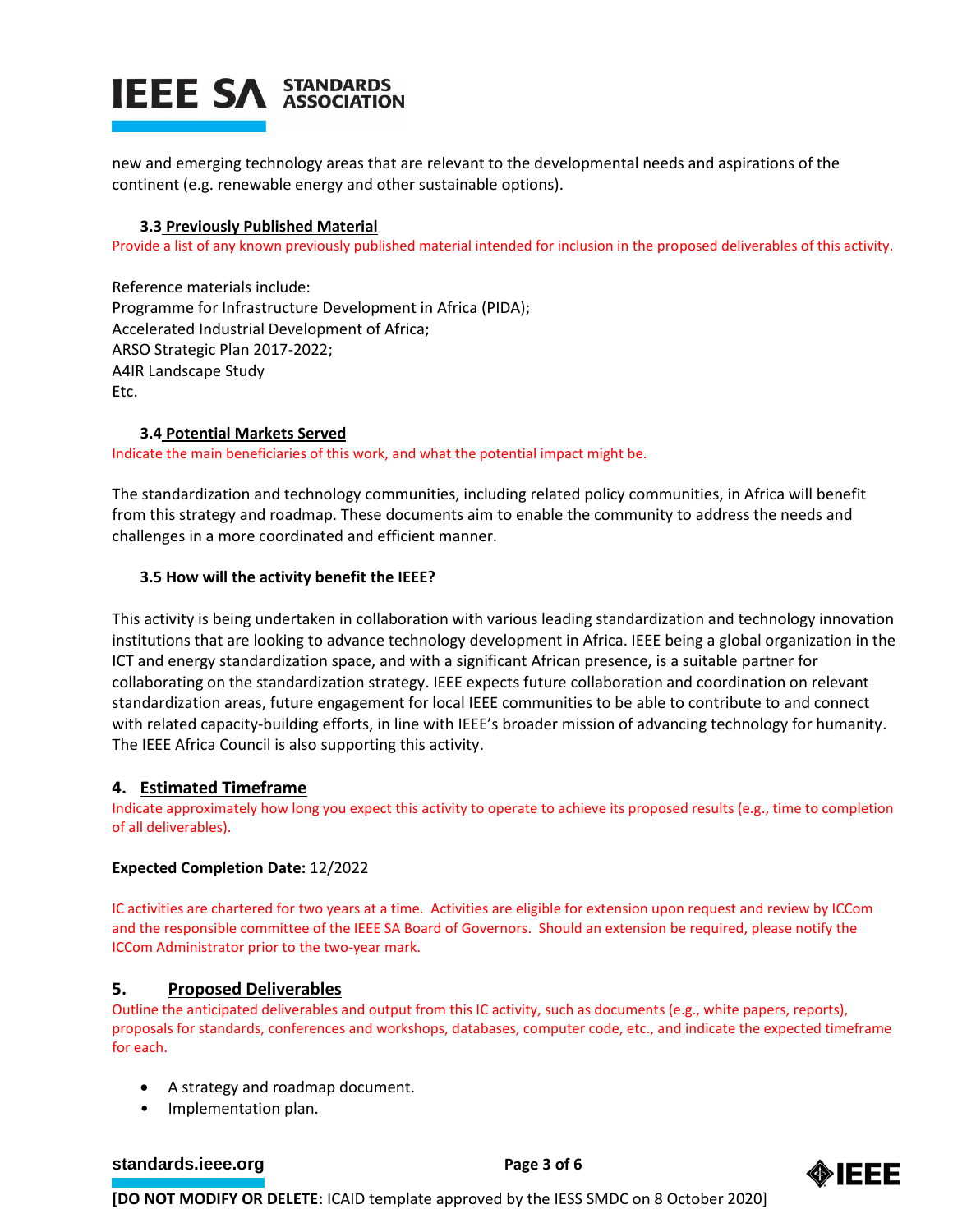

- Pilot projects.
- Related capacity building programs.

To achieve the deliverables, the following work plan is proposed:

- 1) First draft of Africa Strategy and Roadmap document to be done by Q1 2021, based on research that the group has already conducted
- 2) Focus on implementation plan and roadmap based on strategy document and identify appropriate goals and specific implementation programs, Q2-Q3 2021, to be completed by mid-2022 i) Pilot programs and Proofs-of-Concept programs to be identified and planned in specific countries ii) Identify core technology sectors Blockchain, Manufacturing)and develop PoC pilots
- 3) Education and capacity building engagements in collaboration with the IEEE Africa Council, leveraging programs such as IEEE Blended Learning Program (BLP) [ongoing], educational activities through Standards Education [ongoing] and other educational content /distinguished lectures to be implemented on continual basis i) Identify a pilot program for IEEE Blended Learning Program (BLP) pilot engagements (e.g., Embedded IoT, Blockchain) with select/identified universities across Africa (in collaboration with AUDA-NEPAD)

# **5.1 Open Source Software Development**

*Indicate whether this IC Activity will develop or incorporate open source software in the deliverables. All contributions of open source software for use in Industry Connections activities shall be accompanied by an approved IEEE Contributor License Agreement (CLA) appropriate for the open source license under which the Work Product will be made available. CLAs, once accepted, are irrevocable.*

Will the activity develop or incorporate open source software (either normatively or informatively) in the deliverables: Not anticipated at this time.

# **6. Funding Requirements**

Outline any contracted services or other expenses that are currently anticipated, beyond the basic support services provided to all IC activities. Indicate how those funds are expected to be obtained (e.g., through participant fees, sponsorships, government or other grants, etc.). Activities needing substantial funding may require additional reviews and approvals beyond ICCom.

This Activity will largely operate using the standard support and tools provided by IEEE SA to Industry Connections activities.

# **7. Management and Procedures**

# **7.1 Activity Oversight Committee**

Indicate whether an IEEE committee of some form (e.g., a Standards committee) has agreed to oversee this activity and its procedures.

# **Has an IEEE committee agreed to oversee this activity?:** No.

The activity is coordinating with the IEEE Africa Council, which has been supportive of the work.

If yes, indicate the IEEE committee's name and its chair's contact information.

# **[standards.ieee.org](http://standards.ieee.org/) EXECUTE: Page 4 of 6**

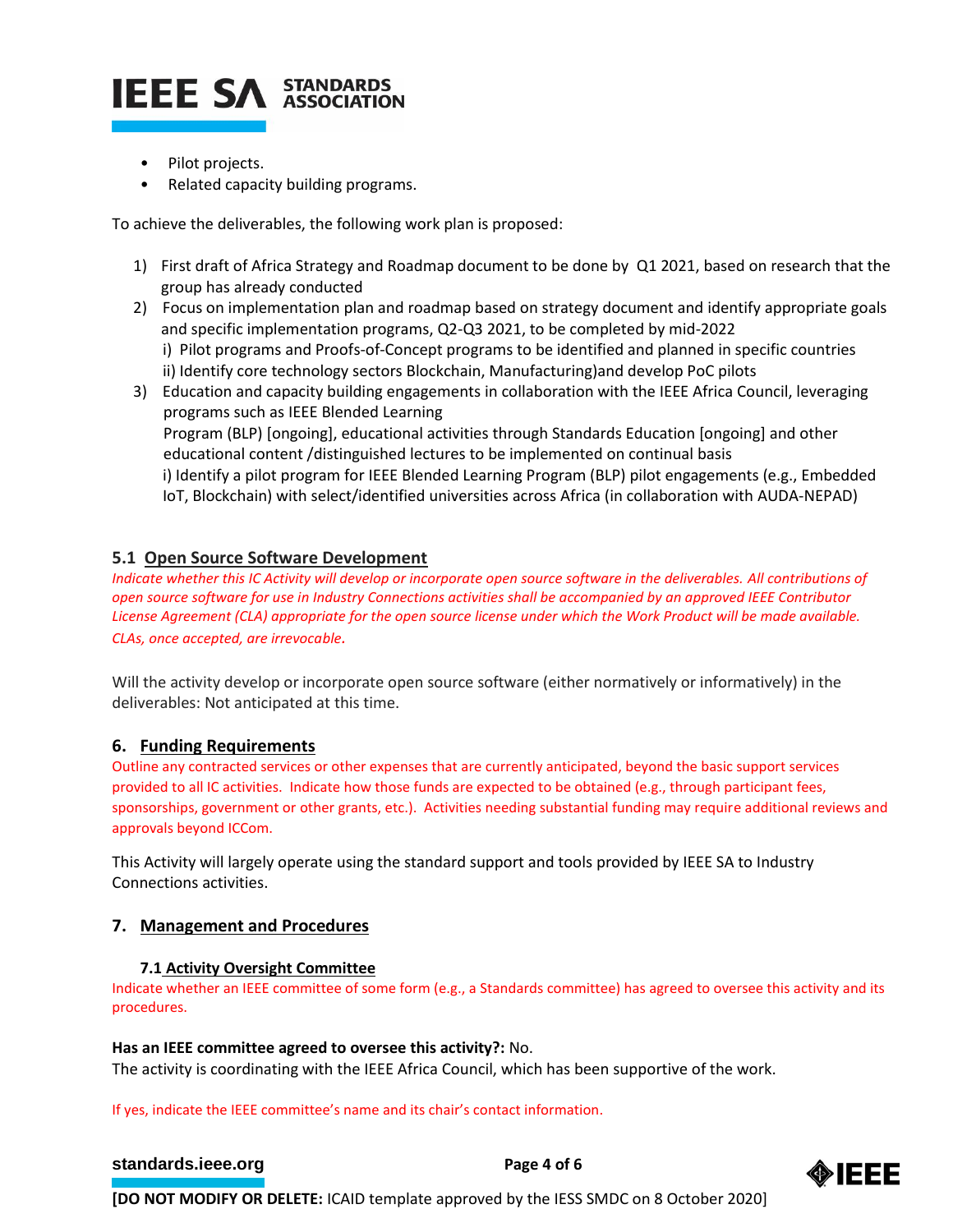

# N/A

**IEEE Committee Name:** Committee Name **Chair's Name:** Full Name **Chair's Email Address:** who@where

Additional IEEE committee information, if any. Please indicate if you are including a letter of support from the IEEE Committee that will oversee this activity.

IEEE collects personal data on this form, which is made publicly available, to allow communication by materially interested parties and with Activity Oversight Committee and Activity officers who are responsible for IEEE work items.

# **7.2 Activity Management**

If no Activity Oversight Committee has been identified in 7.1 above, indicate how this activity will manage itself on a day-today basis (e.g., executive committee, officers, etc).

The activity will have an executive committee, with the Chair being Standards Association of Zimbabwe, Vice Chair being Smart Africa, Secretariat being ARSO. .

# **7.3 Procedures**

Indicate what documented procedures will be used to guide the operations of this activity; either (a) modified baseline *Industry Connections Activity Policies and Procedures,* (b) Standards Committee policies and procedures accepted by the IEEE SA Standards

Board, or (c) Working Group policies and procedures accepted by the Working Group's Standards Committee. If option (a) is chosen, then ICCom review and approval of the P&P is required. If option (b) or (c) is chosen, then ICCom approval of the use of the P&P is required.

The Industry Connections entity policies and procedures document will be used.

# **8. Participants**

# **8.1 Stakeholder Communities**

Indicate the stakeholder communities (the types of companies or other entities, or the different groups of individuals) that are expected to be interested in this IC activity, and will be invited to participate.

In Phase 1, African institution active in the standardization and technology arenas.

In Phase 2, actively broaden the community to engage national-level institutions and also companies.

(The project is currently transitioning into Phase 2)

IEEE's Government Engagement Program on Standards (GEPS) participants from Africa will all be invited to join.

# **8.2 Expected Number of Participants**

# **[standards.ieee.org](http://standards.ieee.org/) EXECUTE: Page 5 of 6**